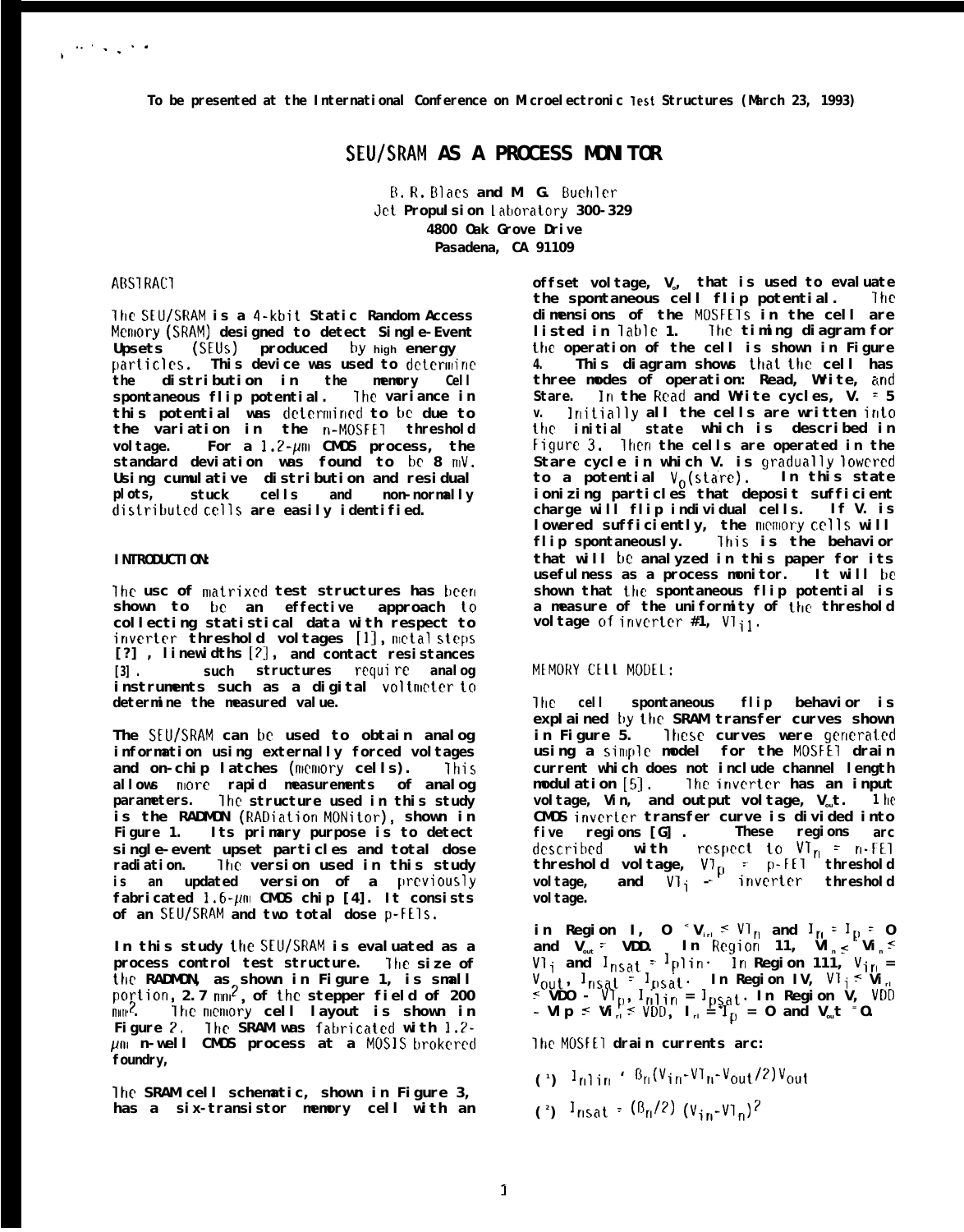(3) 
$$
{}^{1}P1
$$
 in =  ${}^{6}P(VDD-Vin-V1p-(VDD-V_{out})/2)$   
 (VDD-V<sub>out</sub>)

 $(4)$  <sup>1</sup>psat **=**  $(6_p/2)$   $(VDD-V_{1n}-VI_p)^2$ 

.

**where B <sup>=</sup> KP" We/Lc and VT is the threshold voltage. For p-FETs V1 is the magnitude of** the threshold voltage. Also  $KP = \overline{\mu} \cdot C_{0X}$  where  $\mu$  is the channel mobility, and C $_{\mathsf{O}\mathsf{X}}$  is the **gate oxide capacitancclarea. Final y We = f W-**AW and  $L_{\rho}$  = 1-AL where W and L are the  $as$ **drawn channel width and length respectively, AW and** AL **are the channel width and length correction factors, respectively. lhe MOSFET values used in the following analysis are shown in Table 2.**

**The memory cell has two stable states located at the upper-left and lower-right corners of the chart shown in Figure 5. As VQ decreases from 5 V, the upper-left stable point follows a path dcscribcd by the circles shok'n in Figure 5. When V. = 1.5 V, the cell flips to the lower-left stable point.**

### **EXPERIMENIA1 RESULTS:**

**The memory cell V. distributions are shown in figure 6 for eleven chips from Wafer #l. As seen in Figure 6, the SRAMS have a distritwtion of offset voltages at which the cells flip. The data was acquired by lowering the offset voltage, Vo, and counting** the **number** of flipped cells at that V. value. **lhe memory was then reset and the offset voltage lowered to a V. that is 1 nlV lower than the previous value and again the number of flipped cells dctemlined. ?his process is repeated until all 4096 cells flip. Note that these curves arc Corrlplctcly deterministic. That is for a given Vo, the same cells flip.**

**The distributions shown in Figure 6 arc Gaussian in nature and can bc characterized** by the normal distribution with a mean of  $V_{0\mu}$ **and a standard deviation of Voo. The cumulative distribution plots for the chips shown in Figure 6 arc shown in Figure 7.**

**lhe data is characterized by the cumulative probability function using:**

(5)  $P(V_{0i} > V_0) = 100 \cdot (N - 0.5) / N_1$ 

where N is the number of flipped cells at V.<br>and for this memory N<sub>1</sub> = 4096. The **and for this memory Nt = 4096. Ihc analytical formula that dcscrihcs the**

**cumulative distribution is:**

# (6) N =  $N_t$ {1 - **crf**[( $V_0$  -  $V_{0ll}$ )/ $V_{00}$  $\sqrt{2}$ ] }/2

**where crf is the error function. The result of a least squares fit to each of the curves shown in Figure 7 is listed in Tat)lc 3. -fhe entire range of data was fitted. Notice that the curves with the largest standard deviations, namely chips #2 and #4, have CC1lS that deviate significantly from the main distribution. The standard deviations for the distributions is the tightest observed to** date **being** Previously observed standard deviation values **for a 1.6-pm CMOS process were shout 10 mV [4] ,**

**Sclectcd chips are examined in detail in Figures 8 to 10 where the cumulative and residual distributions arc shown. 1 hc cumulative distribution allows a critical** examination of the tails of the distribution. **lhe** residual distribution allows a **critical examination of the cells near the mean of the distritmtion. An example of a stuck colunm is shown in Figure 8 and a stuck cell is shown in Figure 9. Acceptable behavior is shown is shown in Figure 10.**

The results were simulated with a **normally distributed sample. As seen in Figure 11., several data points fall slightly below the** fitted line in the tails of the distribution. **This sarnc behavior is shown in Figure 10.**

**A sunmary of the results from all the wafers included in this study are shown in Figure 1?. These samples came from four wafers and arc tightly clustcrcd. Ihc mean offset voltage has a span of 30 rnV and the standard deviation of the offset voltage varies from 7 to 9 nO1. This is considered excellent CCI1 distributions for CC1lS located (a) within a** chip, (**b**) **between** chips, and (**c**) **between wafers.**

#### **DAIA ANAIYSIS:**

**lhc interpretation of results follows from otlscrving the nature of the transfer curves shown in figure 5, A close examination of this figure reveals that the spontaneous flip point is dctcrmincd when V. reaches the threshold voltage of invcrtcr #l, VTil. lhc CMOS invcrtcr threshold voltage is determined tly the conditions given i n Region** 111 **descrihcd above:**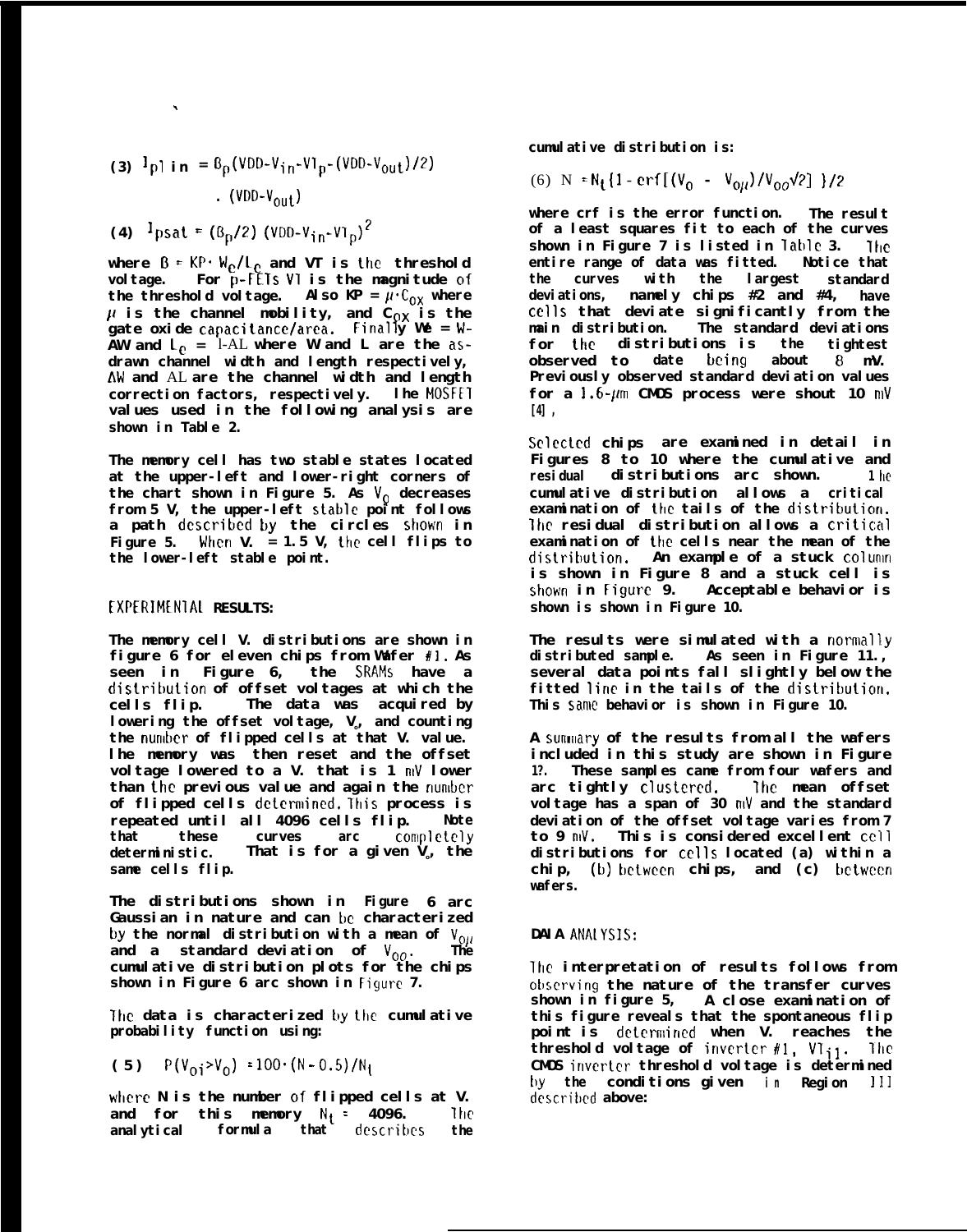(7) 
$$
VDD + VT_n\sqrt{B_r} - VT_p
$$
  
\n $1 + \sqrt{B_r}$ 

where **V1<sub>n</sub>** is the n-MOSFEI threshold voltage, and **V<sub>T</sub>** is the magnitude of the **p-MOSFET threshold voltage. The Beta factor is:**

(8) 
$$
B_r = \frac{B_n}{\mu_P} = \frac{KP_n(W_n - \Delta W_n)(L_p - ALP)}{KP_p(W_p - \Delta W_p)(L_n - ALP)}
$$

**The invertcr threshold equation is plotted in Figure 13 and shows that for Br <sup>+</sup> 0, Vli<sup>=</sup> VDD - 'Tp and 'or 'r <sup>+</sup> '\$ 'Ti <sup>=</sup>'Tn.**

**Using propagation of error analysis, the variance of the inverter threshold voltage is:**

(9) 
$$
VI_{10}^{2} = \frac{VI_{p0}^{2}}{(1 + \sqrt{B_{r}})^{2}} \frac{B_{r}VI_{n0}^{2}}{(1 + \sqrt{B_{r}})^{2}}
$$

$$
+ \frac{B_{r}(VDD - VI_{n} - VI_{p})^{2}}{4(1 + \sqrt{B_{r}})^{4}}.6
$$

**where**

$$
(10) \tG = \frac{W_{no}^{2}}{W_{en}^{2}} \cdot \frac{W_{po}^{2}}{W_{ep}^{2}} \cdot \frac{L_{no}^{2}}{L_{en}^{2}} + \frac{L_{po}^{2}}{L_{ep}^{2}}
$$

**lhcse equations show that for Br = O, Vli =**  $(VDD - VT_{\text{D}II}) \pm VT_{\text{D}O}$  and for  $B_{\text{P}} = \infty$ , VTi =  $V1_{n\mu}$ <sup>+</sup> $V1_{n\sigma}$ .

<sup>1</sup> he **spontaneous flip point, Vo, was determined to km equal to the invcrter threshold voltage of invertcr #l. lhis conclusion was reached as follows. The Beta factors for the two inverters in the memory cell arc:**  $B_{r1}$  = 10.7 and  $B_{r2}$  = 15.1. **Introducing these values into Eq, (7) leads to the invcrter thresholds: VTil = 1.48 V and Vli2 : 1.39 V. The VTil = 1.48 V is the spontaneous flip point shown in the sinwlation given in Figure 5. This value is close to the experimentally observed V. values C1OSC to 1.72 V sunmlarized in Figure 1?, 'Ihc discrepancy between 1.48 and 1.72 is easily explained hy the sinplislic MOSIET model given in Eqs, (l)-(4). If channel length modulation was included in the MOSFE1 model , then the transfer curve for INVT#'1 would have a finite slope at the mid-point. lhis will increase the modeled spontaneous flip point from 1.48 V and bring the result closer to the experimental value of 1.72 V.**

The standard deviation of  $\frac{\partial}{\partial \theta}$ , is mainly due to the variation in the **n-ILI** threshold **voltage. This conclusion was rcachcd as follows. Introducing the FET model parameters listed in lablc 2 into Eqs. (9) and (10) leads to:**

(11) 
$$
VI_{10}^2 = 0.055 \cdot VI_{p0}^2 + 0.586 \cdot VI_{n0}^2 + 0.008 \cdot G
$$

**for inverter #1. lhis equation shows that**  $VI_{n0}$  is the dominant parameter.

**Now the results in Figure 12 and lable 3 can he intcrprctcd as follows. The mean offset voltage is:**

$$
(12) V_{0\mu} \approx V_{11}
$$

**and**

$$
(13) V_{\infty} \approx VI_{n01}
$$

**lhe conclusion, given in Eq. (13), is** determined by the layout of  $INV1$  where  $B_{r1}$  = 10.7. **Thus by changing the layout of the cells, various features of the cells can he sensed.**

#### **CONCLUSION:**

**lhe SEU/SRAM provides data on the unifomlity of a CMOS process. lhe 4-ktJit SRAM memory cell offset voltages were found to t)e nomlally distributed. lhe offset voltage depends on the threshold voltage of invertcr #l and its distribution depends on the variation in VTnl. Cumulative distribution plots reveal SRAMS with stuck bits which** appear in the tails of the distribution. **Residual plots reveal SRAMS with bits that do not flip according to a nomlal distribution near the rncan of the distribution. 1 he observed** variances were about  $8 \text{ mV}$ . This **result is considered excellent behavior within a chip, chip-to-chip, and wafer-towafer. ?his result provides a measure of excellence to be met by future CMOS foundry runs.**

#### **REFERENCES:**

1. D, J. **Ilannaman, ct. al., "lnverter Matrix:** A vehicle for assessing the process quality **through invcrtcr parameter analysis () f variance", ICMIS Vol. 4, 107-111 (March 1991).**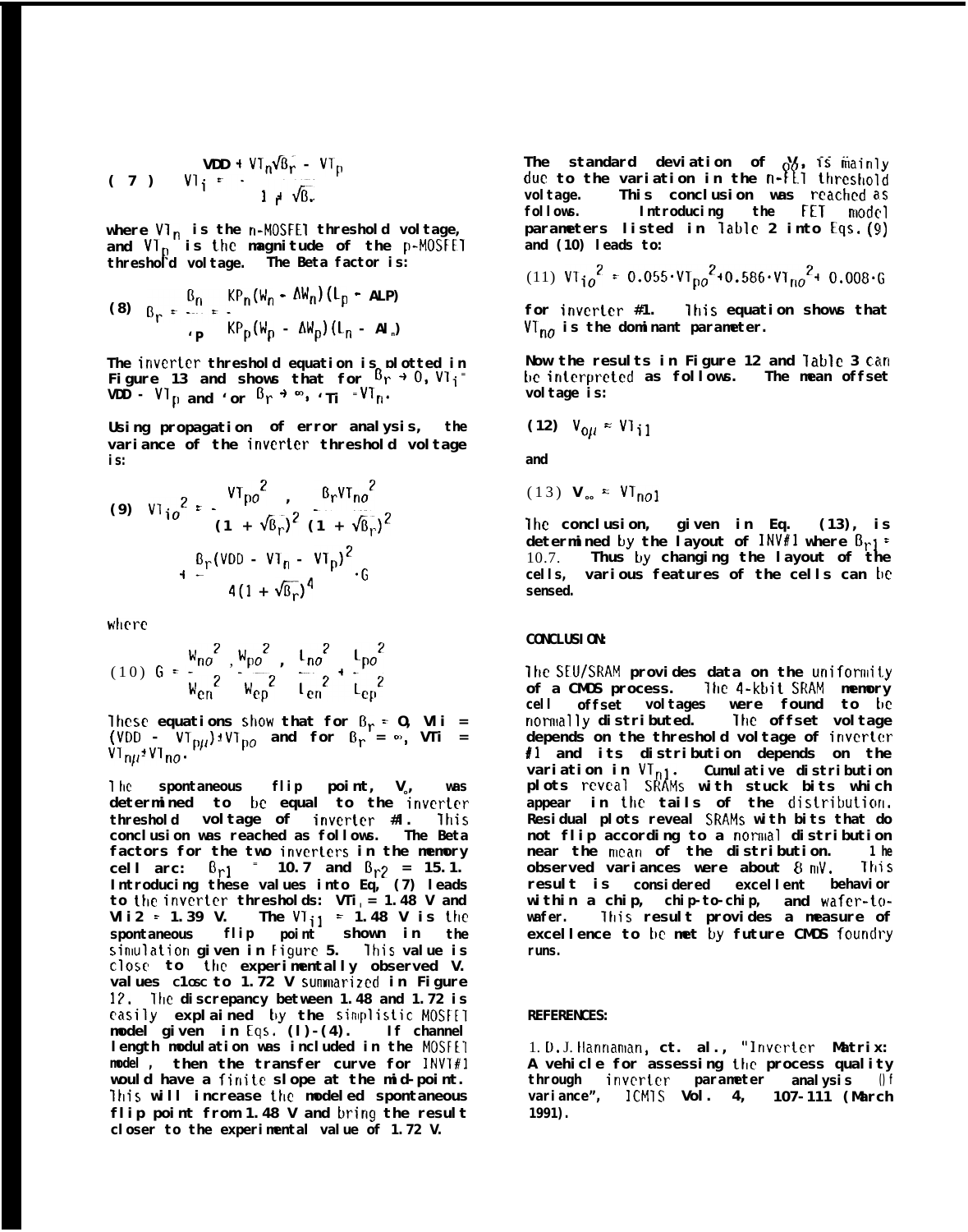**?. H. Sayah and M. Eluchlcr, "lincwidth and step resistance distribution mcasurcmcnts using and addressable array", ICMTS, Vol 3. 89-9? (1990).**

**3. M. G. Buchlcr and Il. R. Sayah, "Contact** resistance measurements using an addressable **array", Proc. VLSI Multilevel lntcrconncct Confercncc , ??7-2'37 (1987).**

**4. M. G. !3uchler, B. R. Blats, G. A. Soli, N. 7amani, and K. A. Ilicks, "Design and** Qualification of the **SEU/ID** Radiation Monitor **Chip", JPL Publication 92-18 (October 1, 1992) .**

5. **Y. P. Tsividis, Operation and Modeling of the MOS transistor, McGraw-Hill (New York, 1987) .**

6. **N. Wcste and K. Eshraghian, Principles of CMOS VISI Design, A systems Perspective, Addison-Wesley (Reading, MA, 1985).**

#### **ACKNOWLEDGMENT:**

,.

**The research described in this paper was performed by the Center for Space Microelectronics technology, Jet Propulsion laboratory, California Institute of technology, and was sponsored by the Strategic Defense Initiative Organization. lhe 1.2-** $\mu$ m CMOS **SEU/SRAM** is a part of RADMON **designed for use on the SIRV (Space technology Research Vehicle) to be launched in 1994. The authors are indebted to** MOSIS **for brokering the CMOS fabrication and to Gcnma Tardio for the MOSFET model parameter data.**

**File: lCM13322.doc**

**Table 1. Dimensions of SEU/SRAM MOSFEIS.**

| FET  | $L(\mu m)$ | $W(\mu m)$ |       | Ad( $\mu$ m <sup>2</sup> ) B( $\mu$ A/V <sup>2</sup> ) |
|------|------------|------------|-------|--------------------------------------------------------|
| Mn 1 | 1.7        | 2.4        | 17.92 | 180.8                                                  |
| Mn2  | 1.2        | 3.7        | 74.88 | 16.9                                                   |
| Mp1  | 3.2        | 2.4        | 14,08 | 255.5                                                  |
| Mp2  | 3.2        | 2.4        | 12,16 | 16.9                                                   |
| Mt 1 | 1.2.       | 2.4        |       |                                                        |
| Mt 2 | 1.2        | 2.4        |       |                                                        |

#### **Table 2. MOSFLT Model Parameters**  $(Run N260, 1<sub>o</sub> = 20°C)$

|                                         | PARAM UNITS                                                 | MF AN<br>STDEV                                                                               |  |  |
|-----------------------------------------|-------------------------------------------------------------|----------------------------------------------------------------------------------------------|--|--|
| n-FET RESULTS                           |                                                             |                                                                                              |  |  |
| $VT_0$<br>KP <sub>0</sub><br>۸W<br>AL   | $\mu \dot{\mathsf{A}} / \mathsf{V}^2$<br>$\mu$ m<br>$\mu$ m | $0.69 \pm 0.0101$<br>$69.00 \pm 1.2000$<br>$0.46 \pm 0.0200$<br>$0.46 \pm 0.0116$            |  |  |
| n-FE′<br><b>RESULTS</b>                 |                                                             |                                                                                              |  |  |
| $VI_{o}$<br>KP <sub>0</sub><br>۸W<br>A1 | $\mu$ A/V^2<br>μm<br>um                                     | $0.95 \pm$<br>0.0087<br>$23.00 \pm 1$<br>0.5200<br>$0.30 \pm 0.0310$<br>$0.35 \pm$<br>0.0180 |  |  |

| Table 3. | SEU/SRAM V. | results. |
|----------|-------------|----------|
|----------|-------------|----------|

| CHIP            | WAFFR NO.1<br>V <sub>OH</sub> ±V <sub>OO</sub> |
|-----------------|------------------------------------------------|
| #1              | 1.7246±0.0076                                  |
| #2              | 1.7202?0.0091                                  |
| #3              | 1.7226±0.0081                                  |
| #4              | 1.731930.0092                                  |
| #5              | 1.7209±0.0078                                  |
| #6              | 1.7224\$0.0075                                 |
| #7              | 1.7247±0.0077                                  |
| #8              | 1.7099±0.0089                                  |
| #9              | 1.7236%0.0084                                  |
| #1 <sub>O</sub> | 1.7108*Q.QQ79                                  |
| #11             | 1.7205*0.0078                                  |

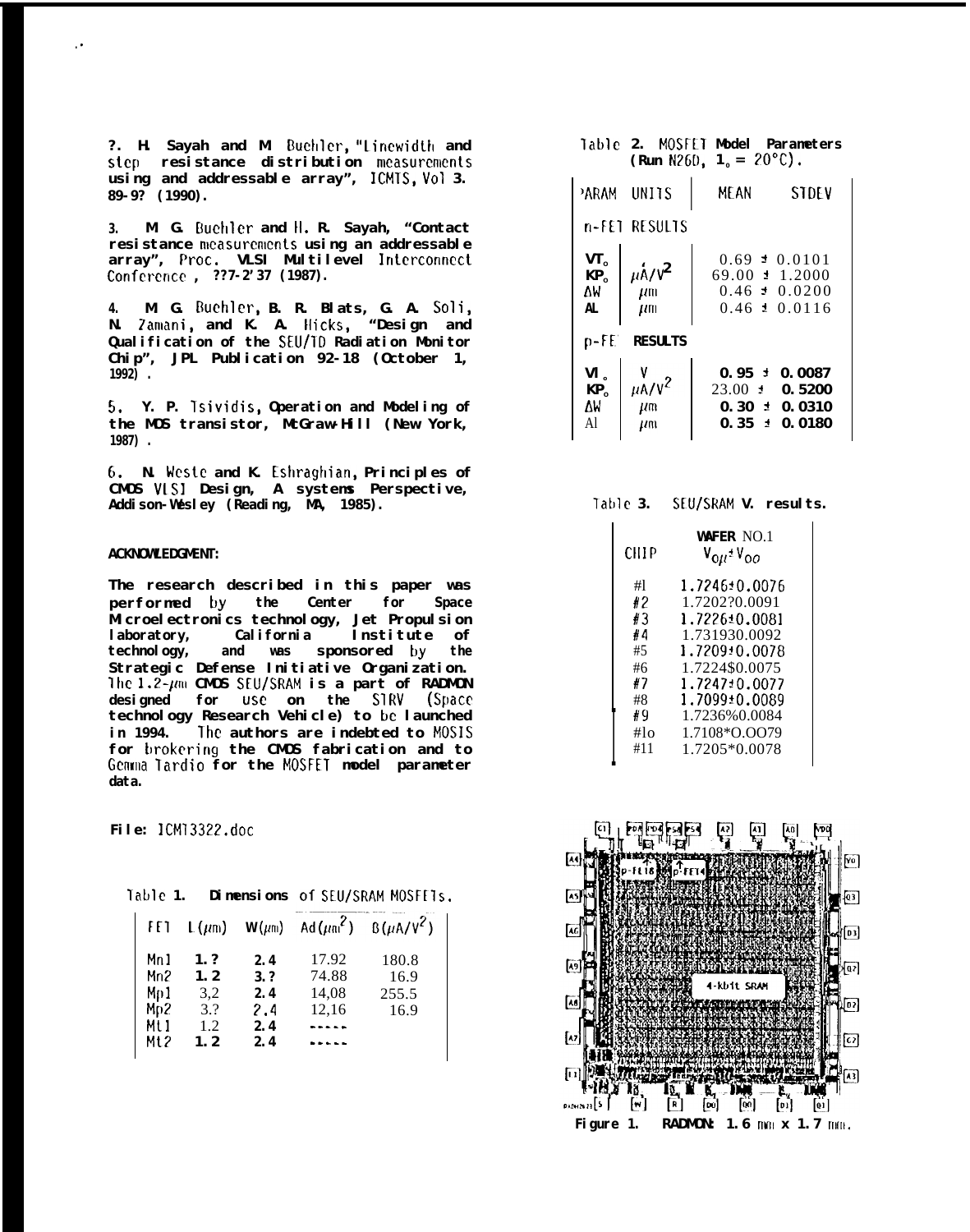

Figure 2. Memory cell:  $33.6 \mu m \times 36.0 \mu m$ . The n-well and n- and p-select layers are omi tted.



SRAM memory cell circuit. Figure 3.



Figure 4. SRAM memory cell timing diagram.



SRAM transfer curves showing the Figure 5. variation in the stable point, indicated by ci rcl es, as the offset voltage. Vo. is lowered-to the spontaneous flip point.



Figure 6. SEU/SRAM spontaneous flip response from eleven chips taken from  $1.6$ - $\mu$ m CMOS Wafer#1.



Figure 7. Cumulative distribution plots for the chips shown in Figure 6.